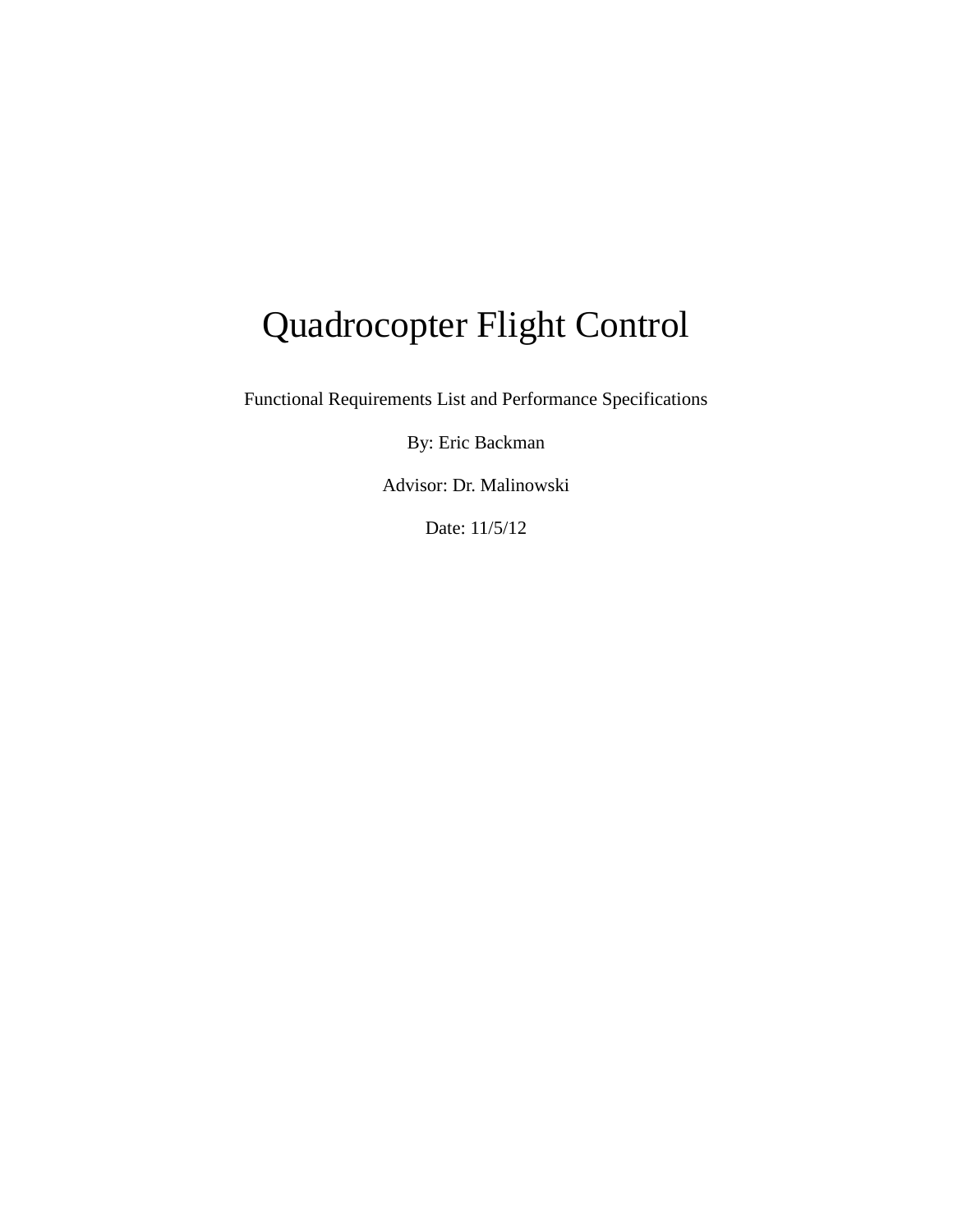#### **Introduction**

Quadrocopters are ideal for small scale flying robots due to their ability to hover like a helicopter without the need to change the rotor blade pitch angle. This simplifies their design and control. Last year, Brad Bergerhouse, Nelson Gaske, and Austin Wenzel worked on an autonomous quadrocopter. They constructed the quadrocopter platform, installed a real time operating system on BeagleBoard, and started sensor implementation.

The primary goal for this year's project is to get the quadrocopter flying and responding to inputs from sensors using microcontroller Linux. The platform is already built but it needs controllers and sensors to function. A joystick will be connected to another Beagleboard or PC that will connect wirelessly to the onboard controller. This will allow a user to control the quadrocopter. Simple object avoidance will be programmed to prevent the quadrocopter from crashing into walls, as well as simple flight patterns to allow for semi-autonomous flight and navigation. Lastly, a camera will be integrated into the system to allow for better navigation.



#### **System Block Diagram**

Figure 1. Quadrocopter System Block Diagram

This system will work by taking the inputs from the sensors and sending them to the analog-to-digital converters on the Atmega168a chip. These digital signals will then be sent to the BeagleBoard through a serial port. The BeagleBoard will take these inputs and use them to influence the command coming either from a controller or based on pre-programmed autonomous decisions. It will generate a signal for yaw, pitch, roll and elevation. Since it is tough to generate PWMs from Linux, it will send these signals back to the Atmega168a which will generate the required PWMs and give them to the built-in flight controller. The flight controller will take the commands and use those to run the motors.